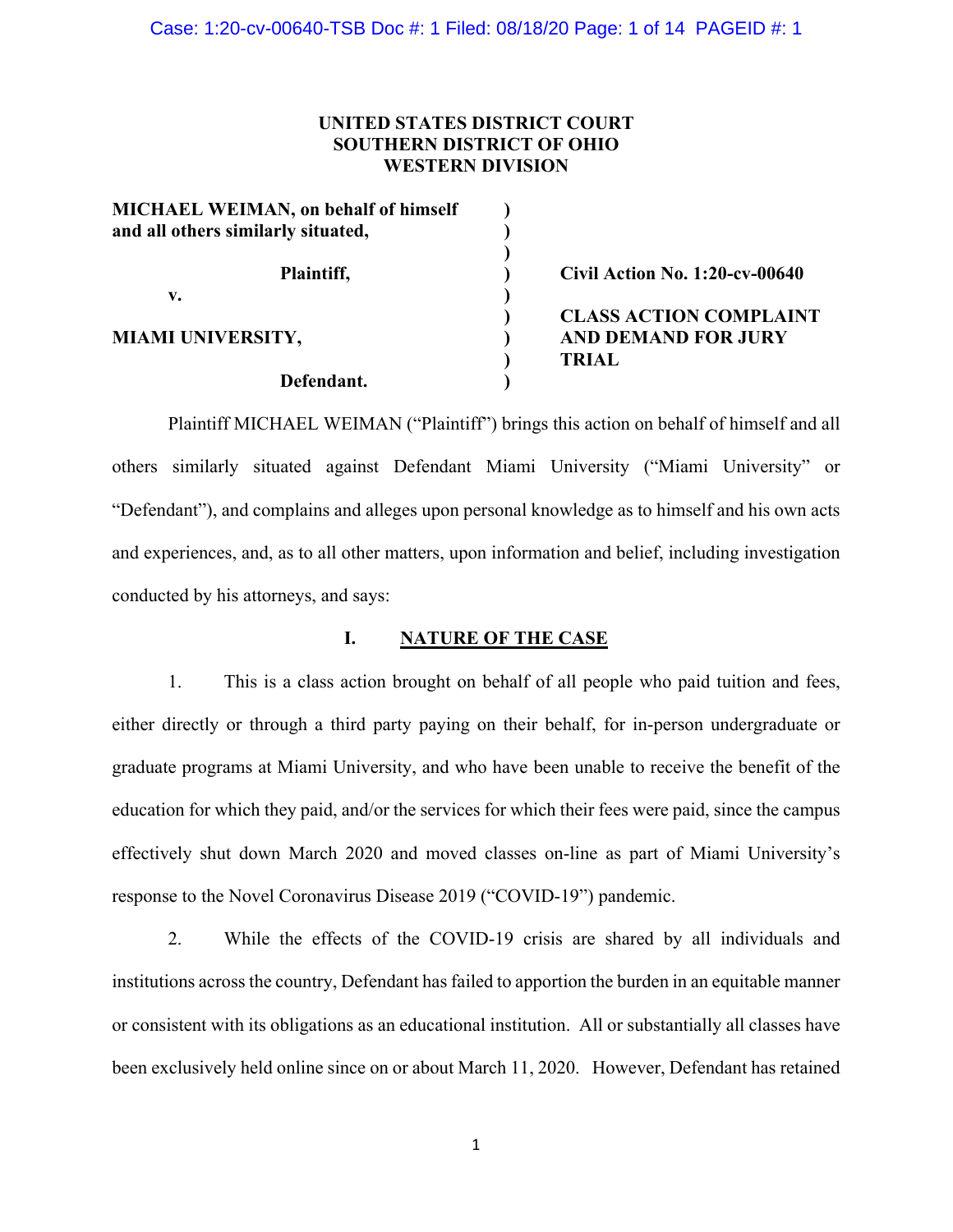## Case: 1:20-cv-00640-TSB Doc #: 1 Filed: 08/18/20 Page: 2 of 14 PAGEID #: 2

all tuition, fees, and related payments for these classes and plans to do so for similar online classes in the coming semesters.

3. As the result of Defendant's unilateral actions, Plaintiff's daughter, a student at Miami University, has not received the educational services, access to facilities, and/or related opportunities for which Plaintiff and the putative class contracted and paid.

4. Prior to the Spring 2020 semester, Defendant offered online education and typically charged far less for such services as compared to in-person instruction. This is due to the inability of online classes to replicate the full academic opportunities and experiences of in-person instruction. Remote learning options cannot replace the comprehensive educational experience promised by Defendant. Access to facilities, materials, and faculty, and the opportunity for on campus living, school events, collaborative learning, dialogue, feedback and critique are essential to the in-person educational experience. Plaintiff and the putative class contracted and paid for the full experience of academic life on Defendant's campus and remote online learning cannot provide the same value as in-person education.

5. As a result, Defendant has financially damaged Plaintiff and the putative class members. Plaintiff brings this suit because Plaintiff and the class members did not receive the full value of the services for which they paid. They have lost the benefit of their bargain and/or suffered out-of-pocket loss and are entitled to recover compensatory damages, trebling where permitted, and attorneys' fees and costs.

6. Defendant is not entitled, by either contract or equitable principles, to pass the entire cost of its COVID-19 related closure to its students and their families. Plaintiff and the putative class are entitled to a partial refund of the tuition, fees, and other related payments for in-person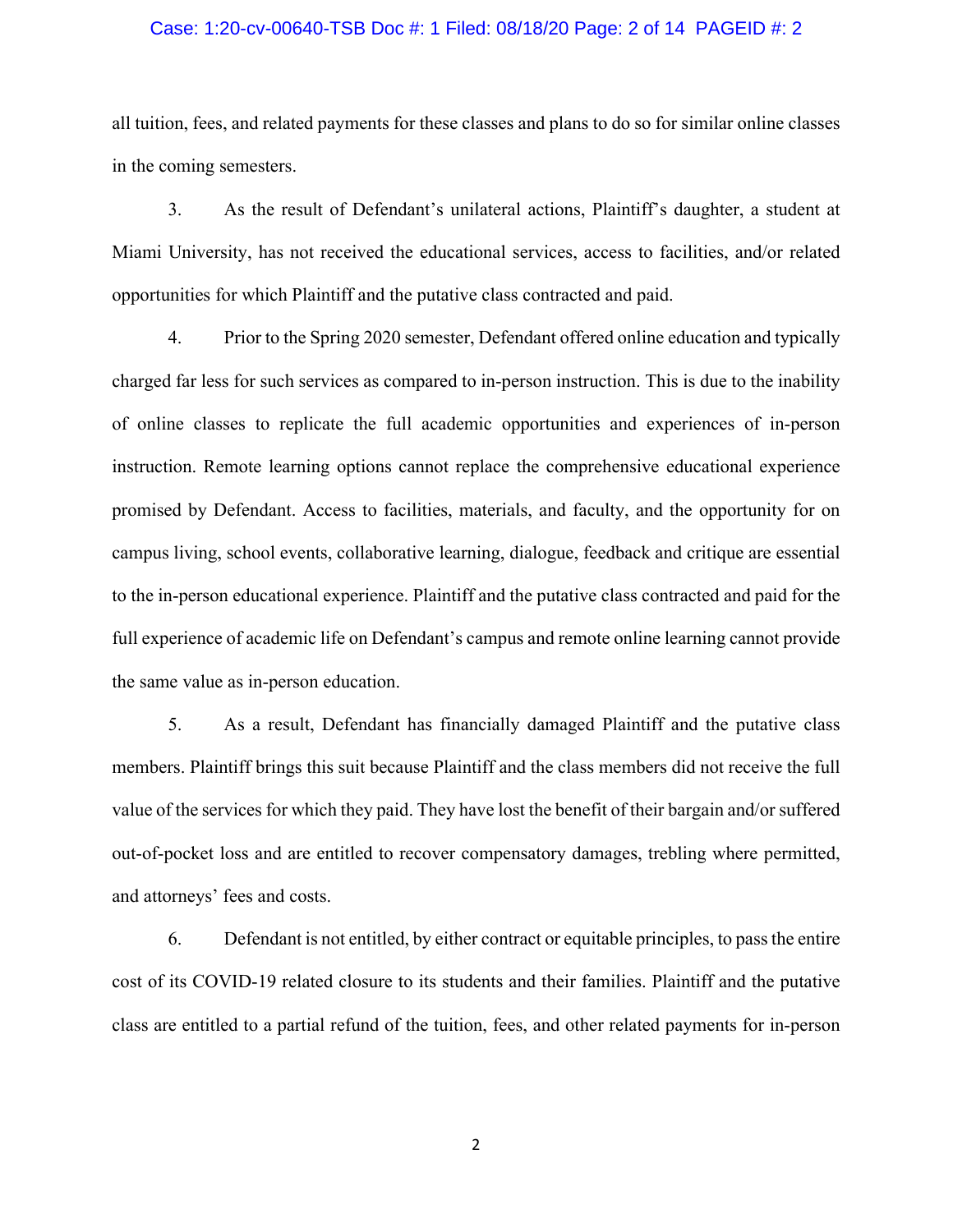## Case: 1:20-cv-00640-TSB Doc #: 1 Filed: 08/18/20 Page: 3 of 14 PAGEID #: 3

educational services, access to facilities, and/or related opportunities that Defendant did not provide.

7. Plaintiff seeks, for himself and the putative class members, a return of a prorated portion of the tuition, fees and other related costs, proportionate to the diminished value of online classes and the amount of time in the Spring 2020 semester when Defendant ceased in-person classes, campus services and access to campus facilities. Plaintiff asks that this remediation continue through to such time as Miami University fully reinstates in-person classes.

#### **II. JURISDICTION AND VENUE**

8. The Court has original jurisdiction of this action pursuant to the Class Action Fairness Act, 28 U.S.C. § 1332(d), because at least one member of the Class, as defined below, is a citizen of a different state than Defendant, there are more than 100 members of the Class, and the aggregate amount in controversy exceeds five million dollars (\$5,000,000.00), exclusive of interest and costs.

9. Venue is proper in this Court pursuant to 28 U.S.C. § 1391 because Miami University is headquartered in this district.

10. The Court has personal jurisdiction over Miami University because Defendant is headquartered in this district, because many of the acts and transactions giving rise to this action occurred in this district, and because Defendant conducts substantial business in this district.

# **III. PARTIES**

11. Plaintiff Michael Weiman is a citizen and resident of the State of Illinois. Plaintiff's daughter has attended Miami University since Fall 2017. Plaintiff's daughter was enrolled as a full-time student for the Spring 2020 academic semester at Defendant Miami University. Plaintiff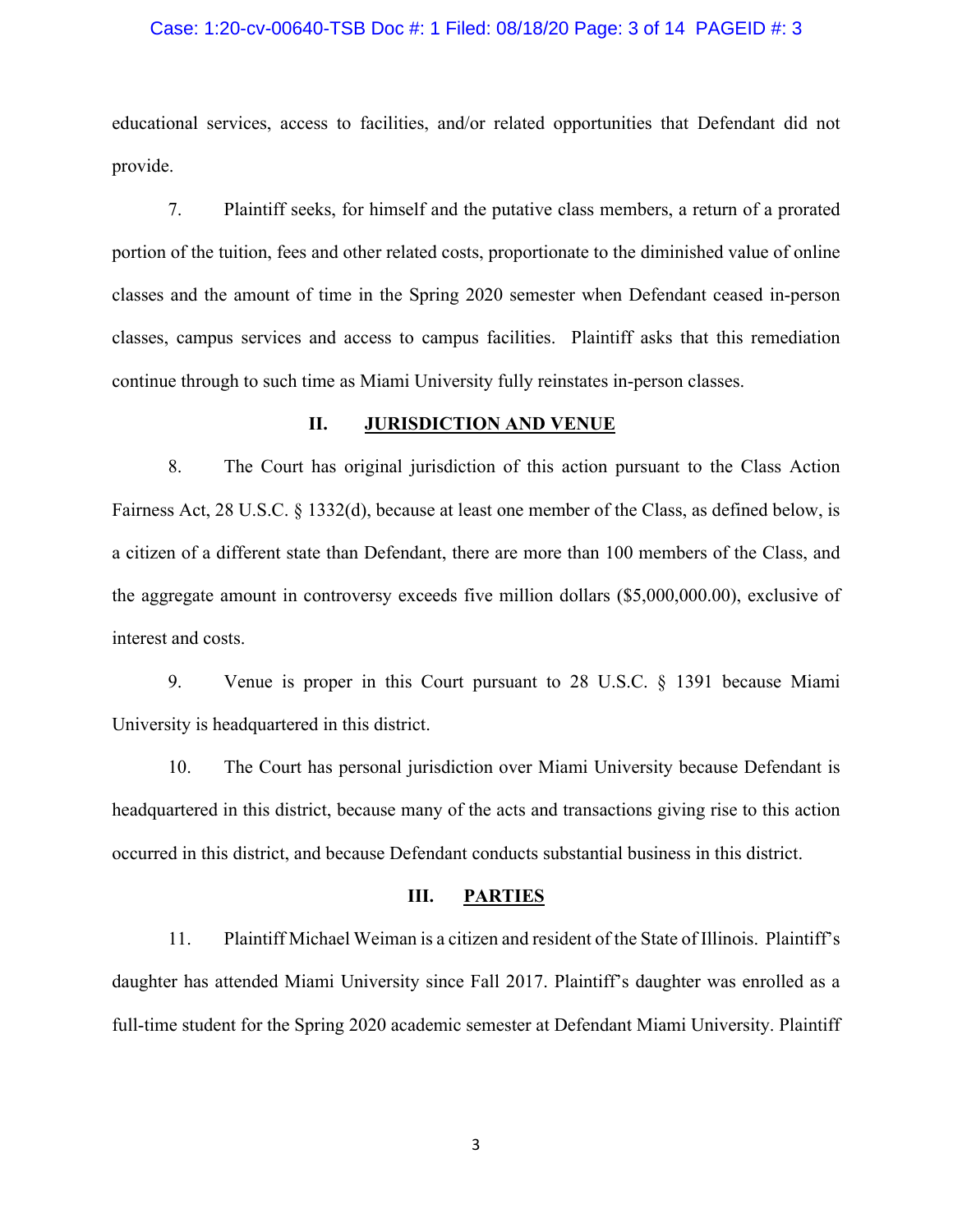## Case: 1:20-cv-00640-TSB Doc #: 1 Filed: 08/18/20 Page: 4 of 14 PAGEID #: 4

paid \$18,455.40 in tuition and fees to Defendant for the Spring 2020 semester and approximately \$18,325.00 for the Fall 2020 semester.

12. Defendant Miami University is a public research university founded in Oxford, Ohio in 1809. For the 2019-2020 academic year, there were 17,327 undergraduates and another 2,607 graduate students enrolled at the University.

13. As of 2019, Defendant reportedly had an endowment of \$535 million.

# **IV. FACTUAL ALLEGATIONS**

#### **A. Closure of Campus and Suspension of In-Person Education**

14. Plaintiff and Class members are individuals who paid the cost of tuition, mandatory fees and other related costs, either directly or through a third party paying on their behalf, to attend undergraduate or graduate programs during the Spring 2020, Fall 2020, Spring 2021 and/or succeeding semesters at Miami University.

15. Plaintiff and Class members entered into a contract with Miami University whereby payment of tuition, fees and other related costs would be made, and Defendant would provide inperson instruction and access to physical resources and school facilities such as libraries, laboratories, and classrooms.

16. Approximate tuition costs and fees for undergraduates charged by Miami University for 2019-2020 was \$15,911 for in-state residents and \$35,937 for out-of-state residents. Room and board and related expenses for 2019-2020 was \$16,654.

17. Miami University also has several graduate and professional schools. Upon information and belief, the average tuition and fees for graduate school at Miami University for 2019-2020 for an in-state residents was \$14,370 and \$32,107 for out-of-state residents.

18. On or about March 10, 2020, Miami University announced it was moving classes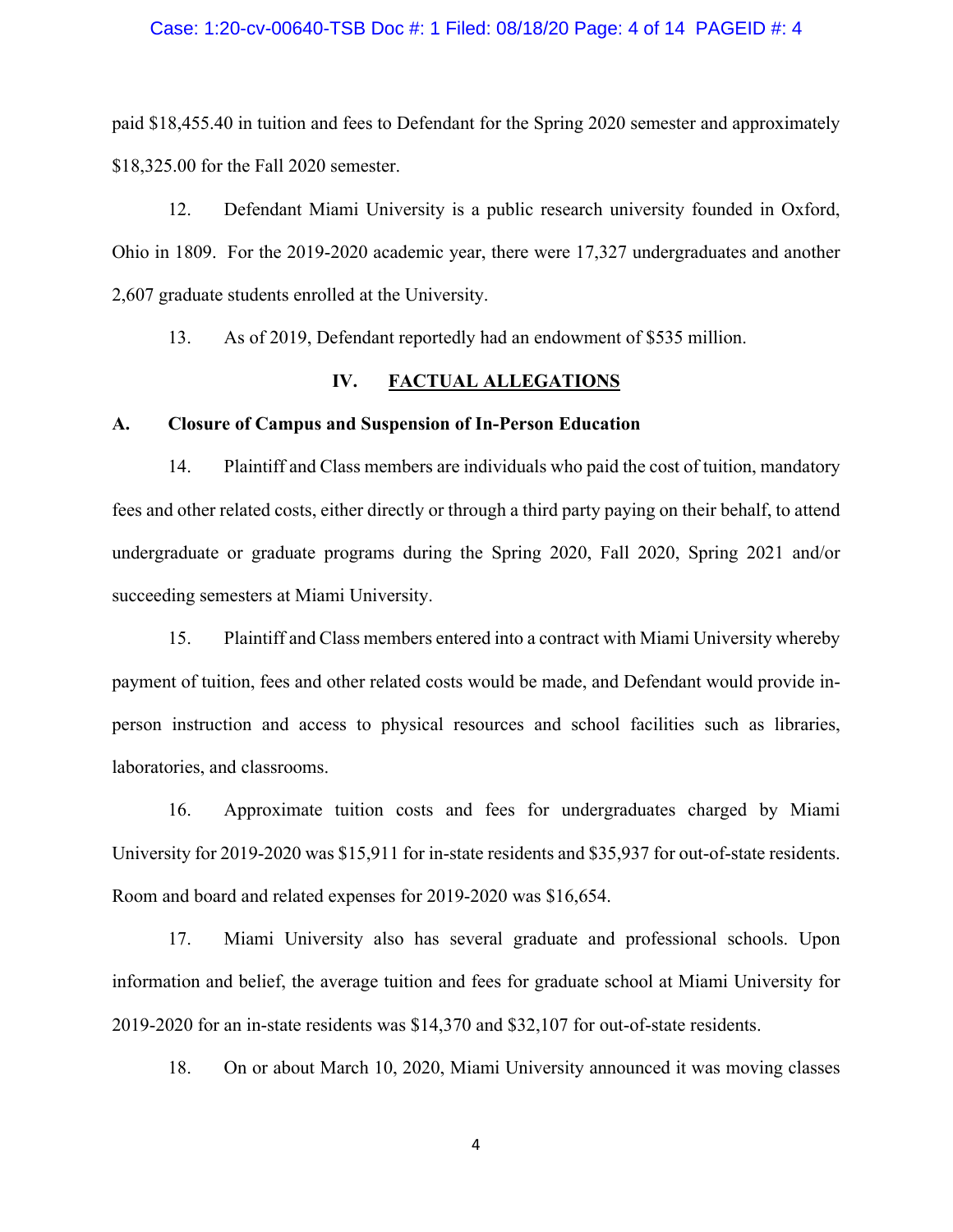## Case: 1:20-cv-00640-TSB Doc #: 1 Filed: 08/18/20 Page: 5 of 14 PAGEID #: 5

online for the remainder of the semester.

19. Subsequently, on March 13, 2020 Defendant effectively closed its campus and moved all or substantially all classes online.

20. While this step to close campus and end in-person classes was necessitated by circumstances, it effectively breached or terminated the contract Miami University had with each and every student and tuition provider, who paid for the opportunity to participate fully in the academic life on the Miami University campus.

21. Classes that continued were only offered in an online format, with no in-person instruction. Even classes for students with concentrations in areas where in-person instruction is especially crucial (such as music, theatre, and the sciences) only had access to online education options.

22. As a result of the closure of Defendant's campuses and facilities, Defendant has failed to deliver the educational services, facilities, access and/or opportunities for which Plaintiff and the putative class contracted and paid, either directly or through a third-party on their behalf.

23. On July 27, 2020, Miami University announced that it would begin the Fall 2020 semester online, after previously stating Fall 2020 classes would start in-person.

24. For the Fall 2020 semester, classes begin on August 17, 2020, and students must choose between a remote start with a phased reopening beginning September 14, 2020, fully remote learning, or a gap year.

25. Students who choose the on-campus option will receive \$750 in credit to their bill, and dining and housing costs will also be adjusted so they only pay for nine weeks.

26. Ohio students who choose the fully remote option will be credited \$1,000, and outof-state students will be credited \$2,000.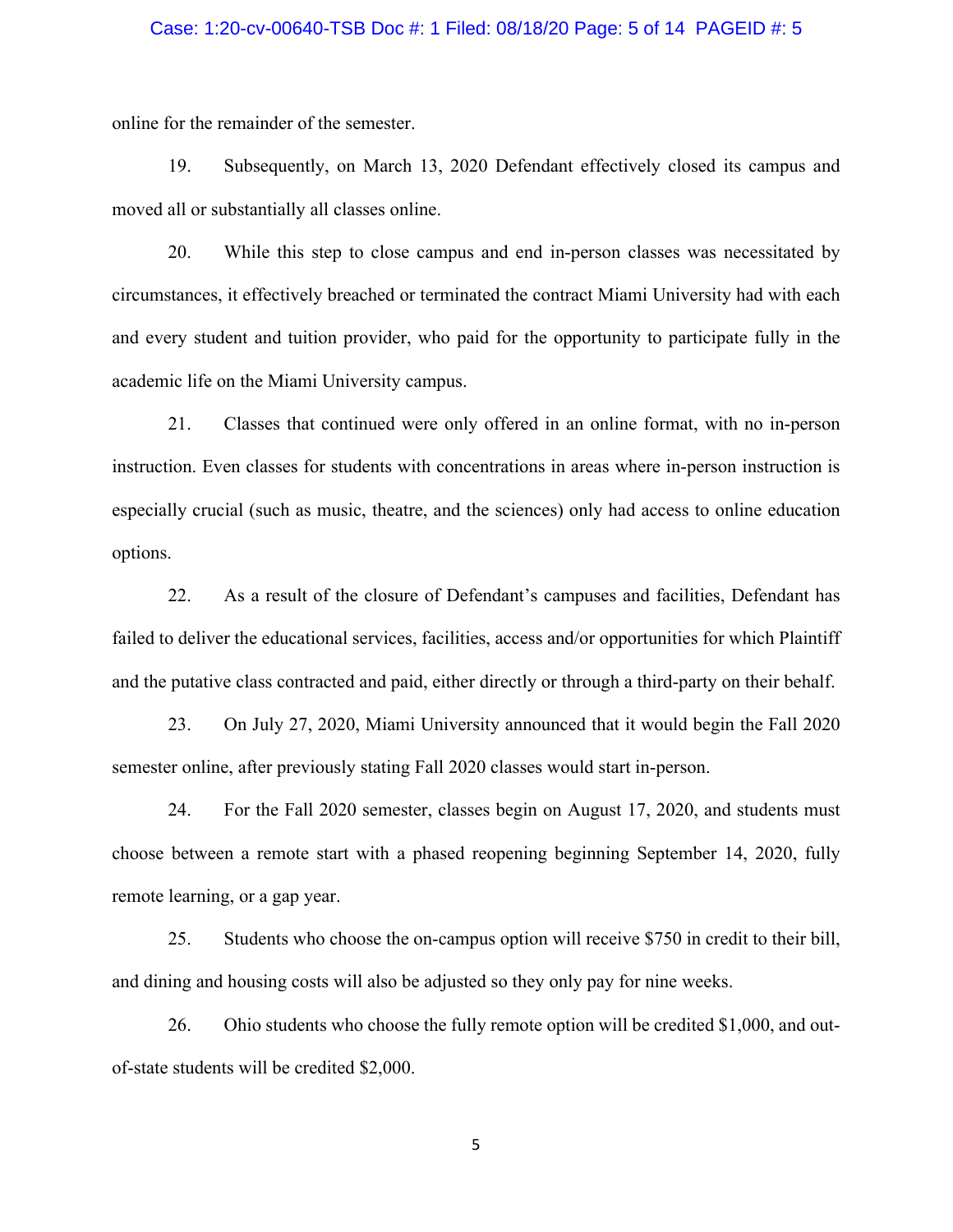#### Case: 1:20-cv-00640-TSB Doc #: 1 Filed: 08/18/20 Page: 6 of 14 PAGEID #: 6

27. Miami University maintains that its contract with students and tuition providers remains in full effect and that it is continuing to uphold its side of the agreement. Miami University refuses to refund tuition and related expenses, purportedly on its provision of online classes.

28. In so doing, Defendant is attempting to replace the irreplaceable – on-campus life at an elite university – with "virtual learning" via online classes, and is attempting to pass off this substitute educational experience as the same as or just as good as fully participation in the university's academic life.

29. Plaintiff and members of the Class paid Miami University tuition in reliance on its promise of teaching a certain number of courses via an in-person format and with in-person facility access. Plaintiff did not choose to attend and/or pay tuition for an online institution of higher learning but instead chose to attend Northwestern's institution and enroll on an in-person basis.

## **B. Inferiority of Online Educational Experience**

30. At least one academic study found that "[o]nline courses do less to promote academic success than do in person courses." The study found that:

- a) Taking a course online reduced student achievement in that course by .44 points on the traditional four-point grading scale, a full one-third of a standard deviation;
- b) Specifically, students taking the in-person course earned roughly a B- (2.8 GPA) versus a C (2.4 GPA) for students taking an online version of the same course;
- c) Taking a course online also reduces future grades by 0.42 points for courses taken in the same subject area in the following semester;
- d) Taking an online course reduced the probability of the student remaining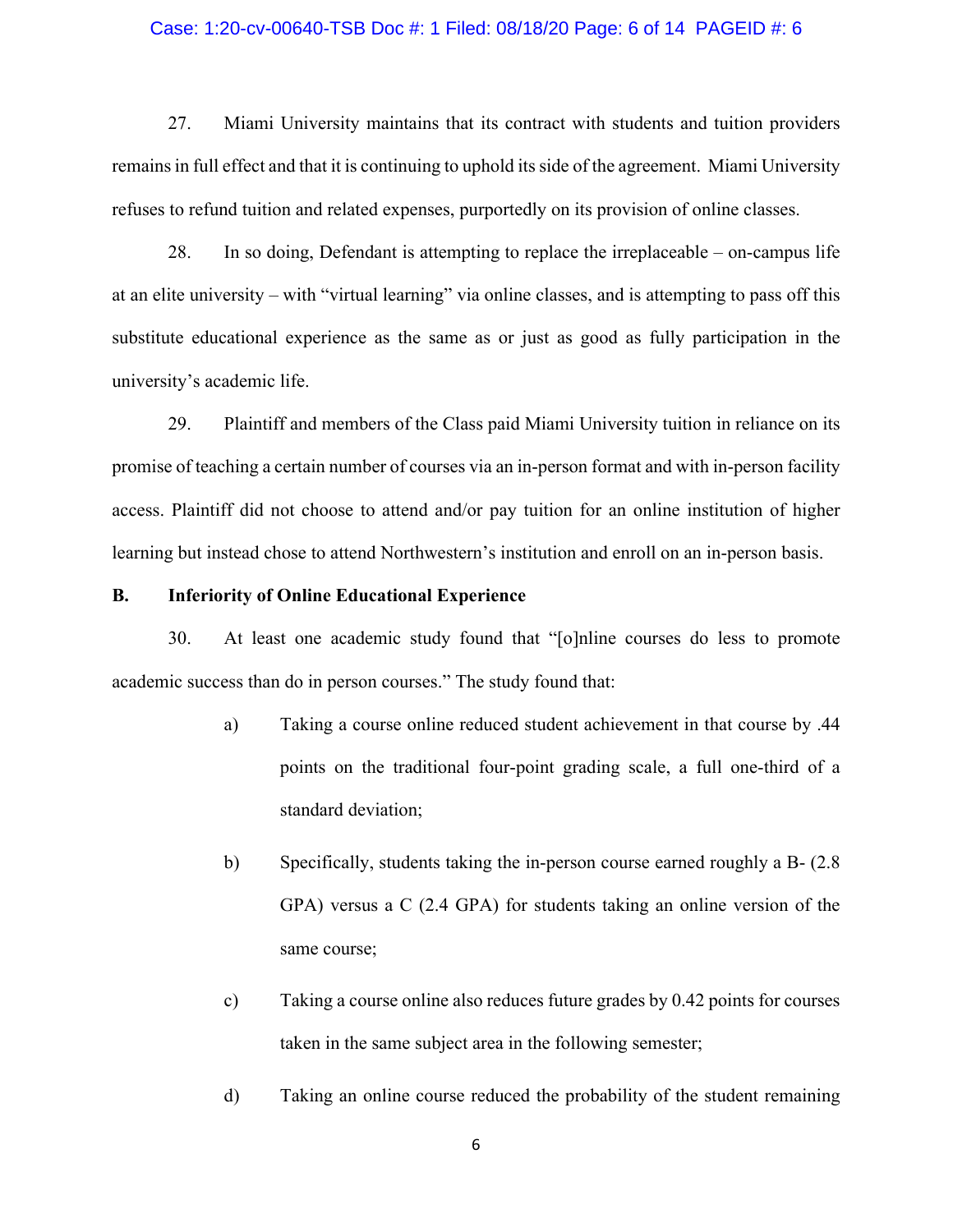# Case: 1:20-cv-00640-TSB Doc #: 1 Filed: 08/18/20 Page: 7 of 14 PAGEID #: 7

enrolled in the university a year later by over ten percentage points.

Eric P. Bettinger *et al., Virtual Classrooms: How Online College Courses Affect Student Success*, AMERICAN ECONOMIC REVIEW, Vol. 107, No. 9, p. 2857.

31. The move to online only classes deprived students of the opportunity to benefit from a wide variety of academic and student events, on-campus entertainment, facilities, and athletic programs, which provided considerable value to Plaintiff and the Class members.

32. The online learning options Defendant offered for the Spring 2020, and Fall 2020 semesters – and continuing until such time as in-person classes fully resume – though consistent with safety measures, cannot provide the academic and collegiate experience Miami University itself extolls as its signatures.

## **C. Lower Tuition for Online Education**

33. In-person education is worth more than online education.

34. Accordingly, the tuition and fees for in-person instruction at Miami University are higher than tuition and fees for its own online classes and for other online institutions because such costs cover not just the academic instruction, but encompass an entirely different experience which includes but is not limited to:

- a) Face to face interaction with professors, mentors, and peers;
- b) Access to facilities such as libraries, laboratories, computer labs, and study rooms;
- c) Student governance and student unions;
- d) Extra-curricular activities, groups, intramural sports, etc.;
- e) Student art, cultures, and other activities;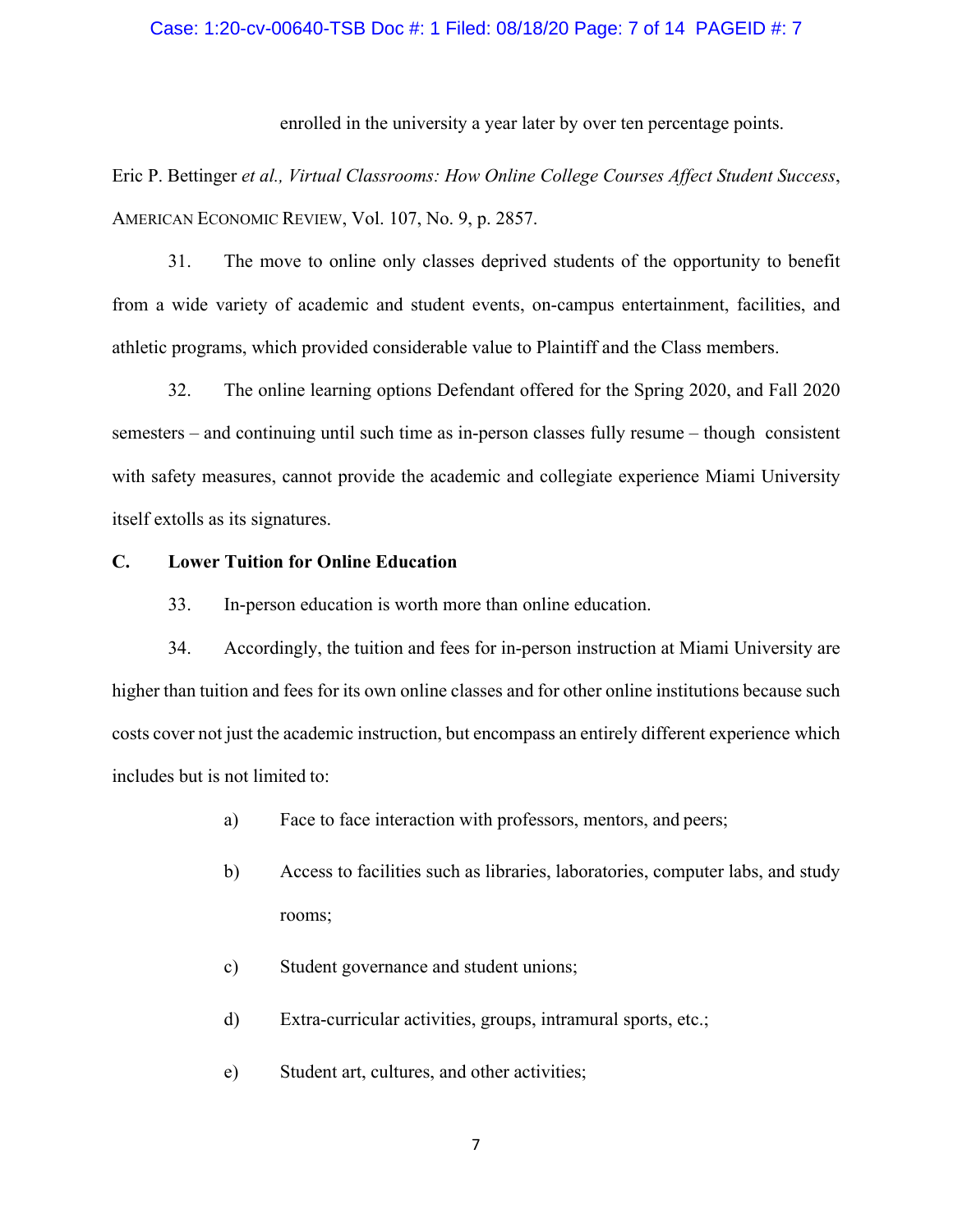- f) Social development and independence;
- g) Hands on learning and experimentation;
- h) Networking and mentorship opportunities.

35. The fact that Miami University students paid a higher price for an in-person education than they would have paid for an online education is illustrated by the price difference in Miami University's in-person, on-campus programs versus Miami University's own online learning program.

# **D. Damages**

36. Through this lawsuit Plaintiff seeks, for himself and Class members, Defendant's disgorgement of the pro-rated portion of tuition and fees, proportionate to the amount of time that remained in the Spring 2020 semester when classes moved online and campus services ceased being provided, accounting for the value of classes canceled, the diminished value of online learning, as well as for each subsequent quarter, continuing until Miami University resumes inperson classes. Plaintiff seeks return of these amounts on behalf of himself and the Class as defined below.

37. Plaintiff also seeks damages relating to Defendant's passing off an online, "virtual" college experience as similar in kind to full immersion in the academic life of a college campus.

# **V. CLASS ACTION ALLEGATIONS**

38. Plaintiff seeks to represent a class defined as:

Any person who paid or caused to be paid tuition and/or fees to attend Miami University during a time when it in whole or in part limited classes and/or coursework to online attendance as a result of or in connection with COVID-19 (the "Class").

Specifically excluded from the Class are Miami University, Miami University's officers, directors,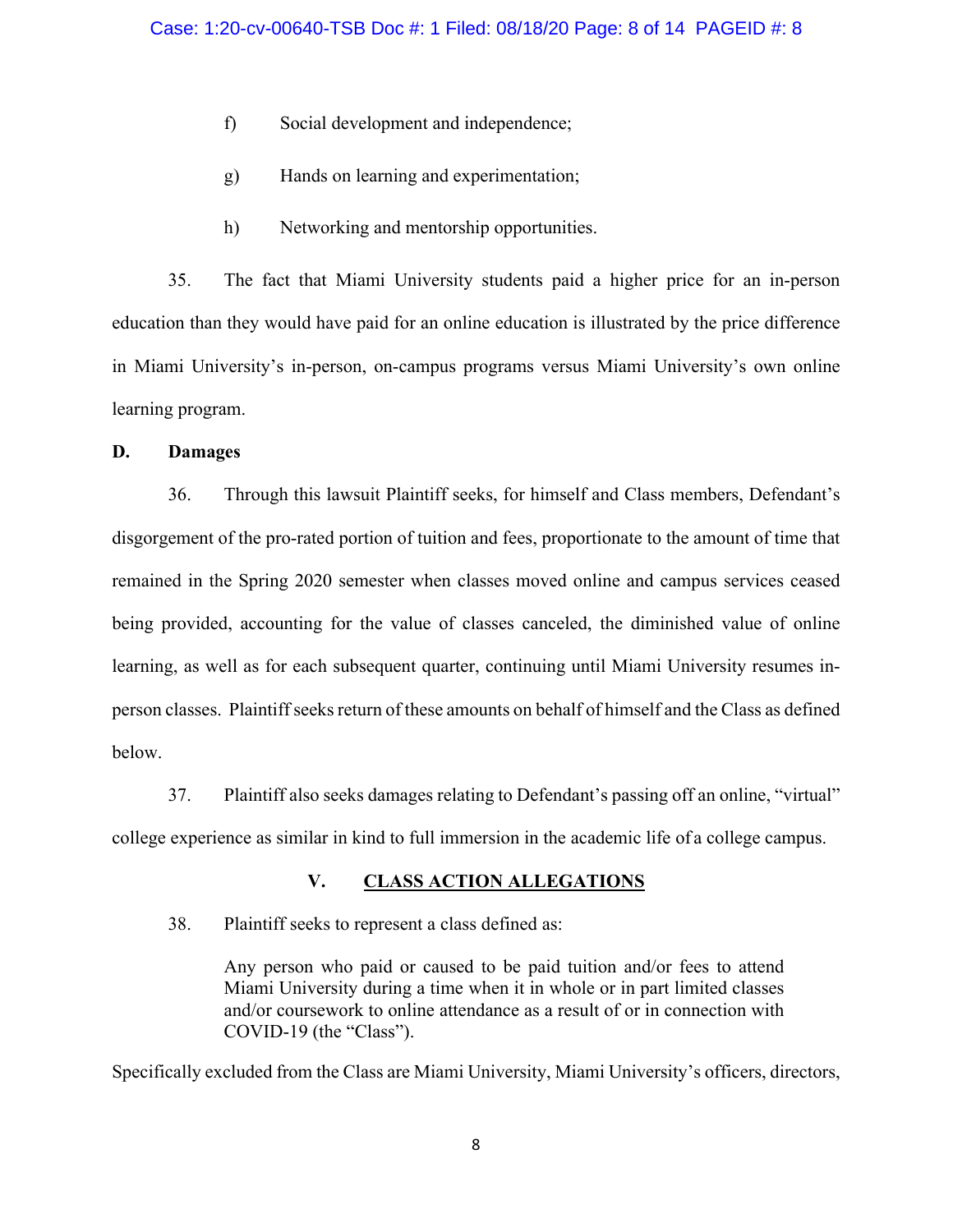## Case: 1:20-cv-00640-TSB Doc #: 1 Filed: 08/18/20 Page: 9 of 14 PAGEID #: 9

trustees and agents, the judge assigned to this action, and any member of the judge's immediate family.

39. Subject to additional information obtained through further investigation and discovery, the foregoing definition of the Class may be expanded or narrowed by amendment or amended complaint.

40. **Numerosity.** The members of the Class are geographically dispersed throughout the United States and are so numerous that individual joinder is impracticable. Upon information and belief, Plaintiff reasonably estimates that there are thousands of members in the Class. Although the precise number of Class members is unknown to Plaintiff at this time, the true number of Class members is known by Miami University and may be determined through discovery. Class members may be notified of the pendency of this action by mail and/or publication through the distribution records of Defendant and third-party retailers and vendors.

41. **Existence and predominance of common questions of law and fact.** Common questions of law and fact exist as to all members of the Class and predominate over any questions affecting only individual Class members. These common legal and factual questions include, but are not limited to, the following:

- a) whether Defendant accepted money from Class members in exchange for the promise to provide services;
- b) whether Defendant provided the services for which Class members contracted;
- c) whether Class members are entitled to a refund for that portion of the tuition and fees that was contracted for services that Defendant did not provide;
- d) whether Defendant is liable to Plaintiff and the Class for unjust enrichment.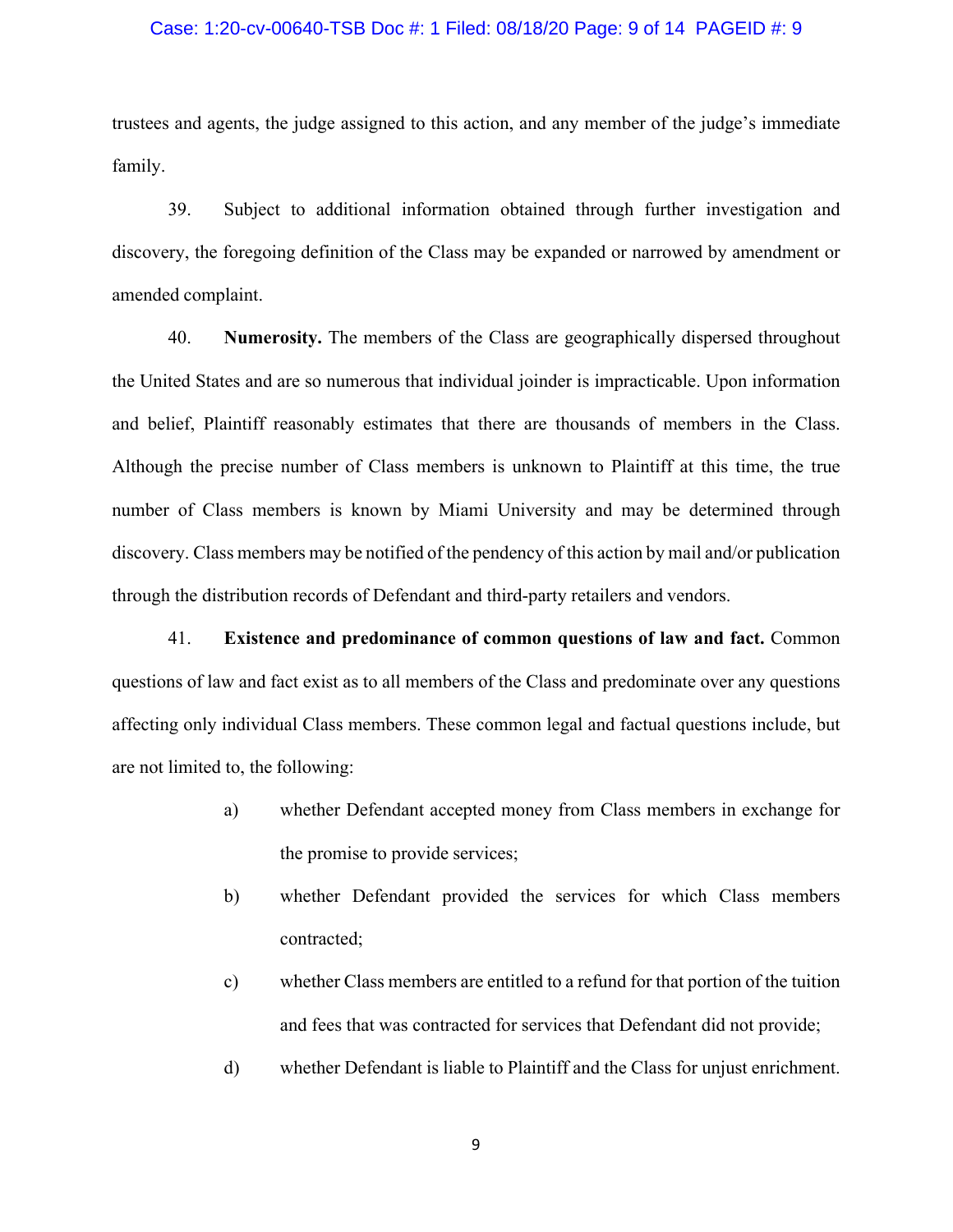#### Case: 1:20-cv-00640-TSB Doc #: 1 Filed: 08/18/20 Page: 10 of 14 PAGEID #: 10

42. **Typicality.** Plaintiff's claims are typical of the claims of the other members of the Class in that, among other things, all Class members were similarly situated and were comparably injured through Defendant's wrongful conduct as set forth herein. Further, there are no defenses available to Defendant that are unique to Plaintiff.

43. **Adequacy of Representation.** Plaintiff will fairly and adequately protect the interests of the Class. Plaintiff has retained counsel that is highly experienced in complex consumer class action litigation, and Plaintiffintendsto vigorously prosecute this action on behalf of the Class. Furthermore, Plaintiff has no interests that are antagonistic to those of the Class.

44. **Superiority.** A class action is superior to all other available means for the fair and efficient adjudication of this controversy. The damages or other financial detrimentsuffered by individual Class members are relatively small compared to the burden and expense of individual litigation of their claims against Defendant. It would, thus, be virtually impossiblefor the Class on an individual basis, to obtain effective redress for the wrongs committed against them. Furthermore, even if Class members could afford such individualized litigation, the court system could not. Individualized litigation would create the danger of inconsistent or contradictory judgments arising from the same set of facts. Individualized litigation would also increase the delay and expense to all parties and the court system from the issues raised by this action. By contrast, the class action device provides the benefits of adjudication of these issues in a single proceeding, economies of scale, and comprehensive supervision by a single court, and presents no unusual management difficulties under the circumstances.

#### 45. In the alternative, the Class may also be certifiedbecause:

a) the prosecution of separate actions by individual Class members would create a risk of inconsistent or varying adjudications with respect to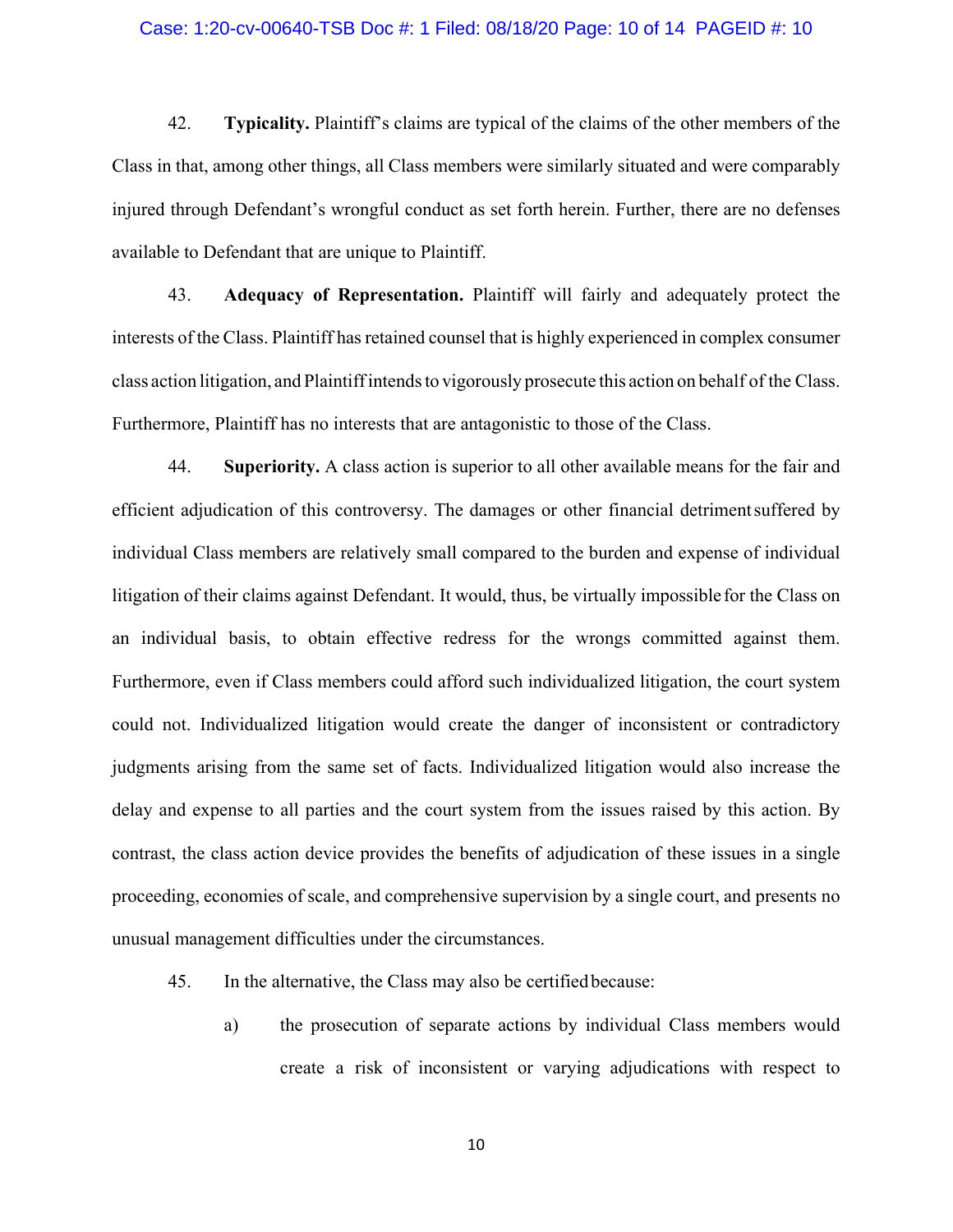individual Class members that would establish incompatible standards of conduct for the Defendant; and/or

- b) the prosecution of separate actions by individual Class members would create a risk of adjudications with respect to them that would, as a practical matter, be dispositive of the interests of other Class members not parties to the adjudications, or substantially impair or impede their ability to protect their interests; and/or
- c) Defendant has acted or refused to act on grounds generally applicable to the Class as a whole, thereby making appropriate final declaratory and/or injunctive relief with respect to the members of the Class as a whole.

# **COUNT I Breach of Contract**

46. Plaintiff restates, realleges and incorporates by reference the allegations contained in all preceding paragraphs of this complain as if fully set forth herein.

47. Plaintiff brings this claim individually and on behalf of the members of the Class against Defendant.

48. Through the admission agreement and payment of tuition and fees, Plaintiff and each member of the Class entered into a binding contract with Defendant.

49. As part of the contract, and in exchange for the aforementioned consideration, Defendant promised to provide in-person education services, including in-person instruction and access to on-campus resources, for the full duration of the Spring 2020 semester and continuing into the 2020-2021 academic year.

50. Plaintiff and Class members fulfilled their end of the bargain when they paid monies due for Spring 2020 and Fall 2020 semester tuition, fees and related expenses.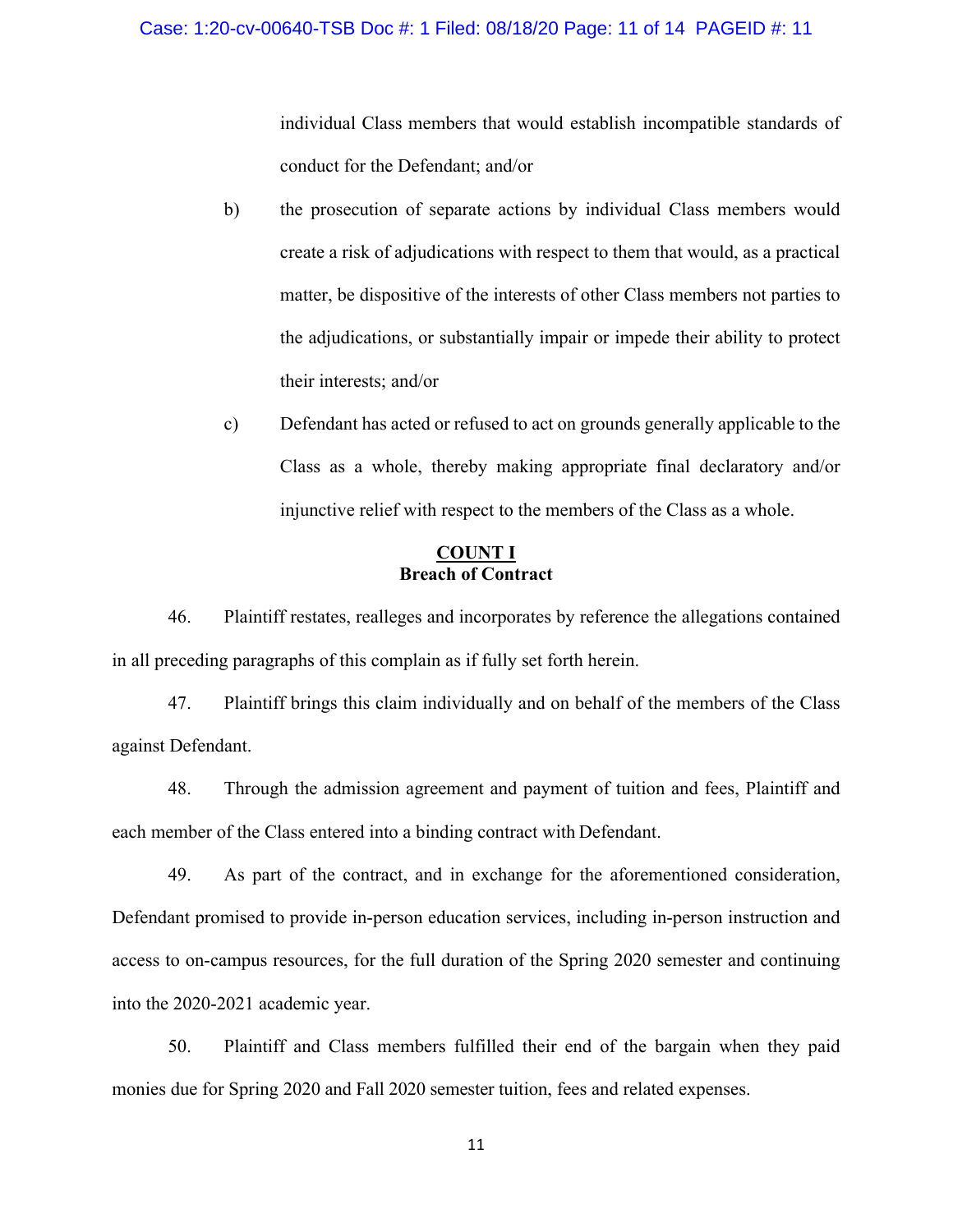#### Case: 1:20-cv-00640-TSB Doc #: 1 Filed: 08/18/20 Page: 12 of 14 PAGEID #: 12

51. Defendant has failed to provide the contracted for services and has otherwise not performed under the contract as set forth above but has retained monies paid by Plaintiff andthe Class for their Spring 2020, and Fall 2020 semester tuition, fees and related expenses.

52. Plaintiff and members of the Class have suffered damage as a direct and proximate result of Defendant's breach, including but not limited to deprivation of the education, experience, and services that they were promised and for which they have already paid.

53. As a direct and proximate result of Defendant's breach, Plaintiff and the Class are entitled to damages, to be decided by the trier of fact in this action, to include but not be limited to reimbursement of certain tuition, fees, and other expenses that were collected by Defendant for services that Defendant has failed to deliver.

# **COUNT II Unjust Enrichment**

54. Plaintiff restates, realleges and incorporates by reference the allegations contained in all preceding paragraphs of this complain as if fully set forth herein.

55. Plaintiff brings this claim individually and on behalf of the members of the Class against Defendant, and in the alternative to Count I.

56. Plaintiff and members of the Class conferred a benefit on Defendant in the form of monies paid for Spring 2020 and Fall 2020 semester tuition, fees and related expenses in exchange for certain service and promises. Tuition for the Spring 2020 semester was intended to cover inperson educational services from January through May 2020. Tuition for the Fall 2020 semester was intended to cover in-person educational services from August through December 2020.

57. Defendant voluntarily accepted and retained this benefit by accepting payment.

58. Defendant has retained this benefit, even though it ceased providing the full education, experience, and services for which the tuition and fees were collected.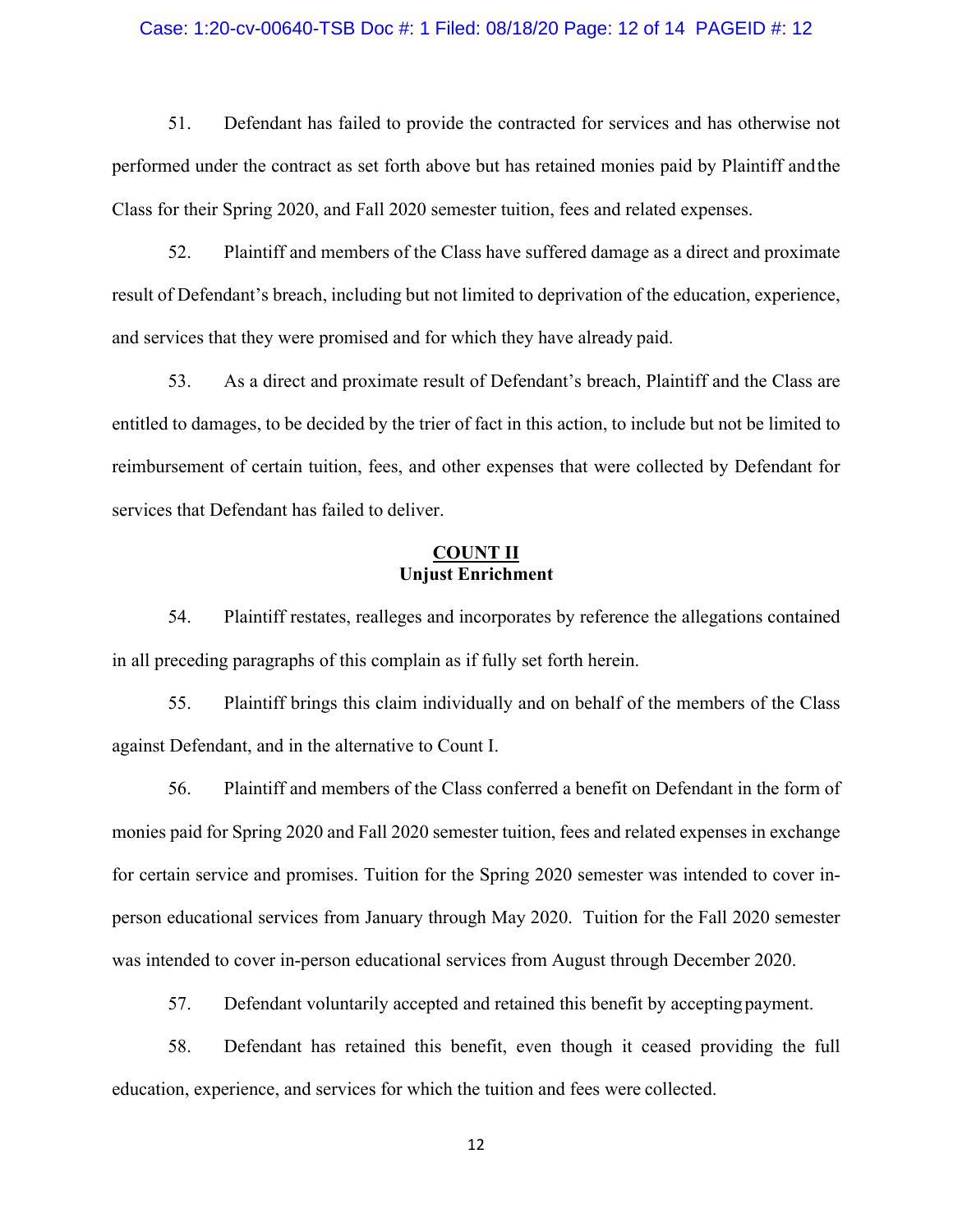#### Case: 1:20-cv-00640-TSB Doc #: 1 Filed: 08/18/20 Page: 13 of 14 PAGEID #: 13

59. The online education services Defendant substituted for the in-person education for which Plaintiff and class members paid has a substantially lesser value, but Defendant has nonetheless retained full payment.

60. It would be unjust and inequitable for Defendant to retain benefits in excess of the services it provided, and Defendant should be required to disgorge any tuition, fees and related expenses that exceed the value of online education.

# **PRAYER FOR RELIEF**

WHEREFORE, Plaintiff, individually and on behalf of all others similarly situated, seeks judgment against Defendant as follows:

A. For an order certifying the Class under Rule 23 of the Federal Rules of Civil Procedure and naming Plaintiff as representative of the Class and Plaintiff's attorneys as Class Counsel to represent the Class;

B. For an order finding in favor of Plaintiff and the Class on all counts asserted herein;

C. For actual, compensatory, and punitive damages in amounts to be determined by the Court and/or jury;

D. For prejudgment interest on all amounts awarded;

E. For an order of restitution and all other forms of equitable monetary relief;

F. For injunctive relief as pleaded or as the Court may deem proper; and

G. For an order awarding Plaintiff and the Class reasonable attorneys' fees and expenses and costs of suit; and

H. All other relief to which Plaintiff and members of the Class may be entitled by law or in equity.